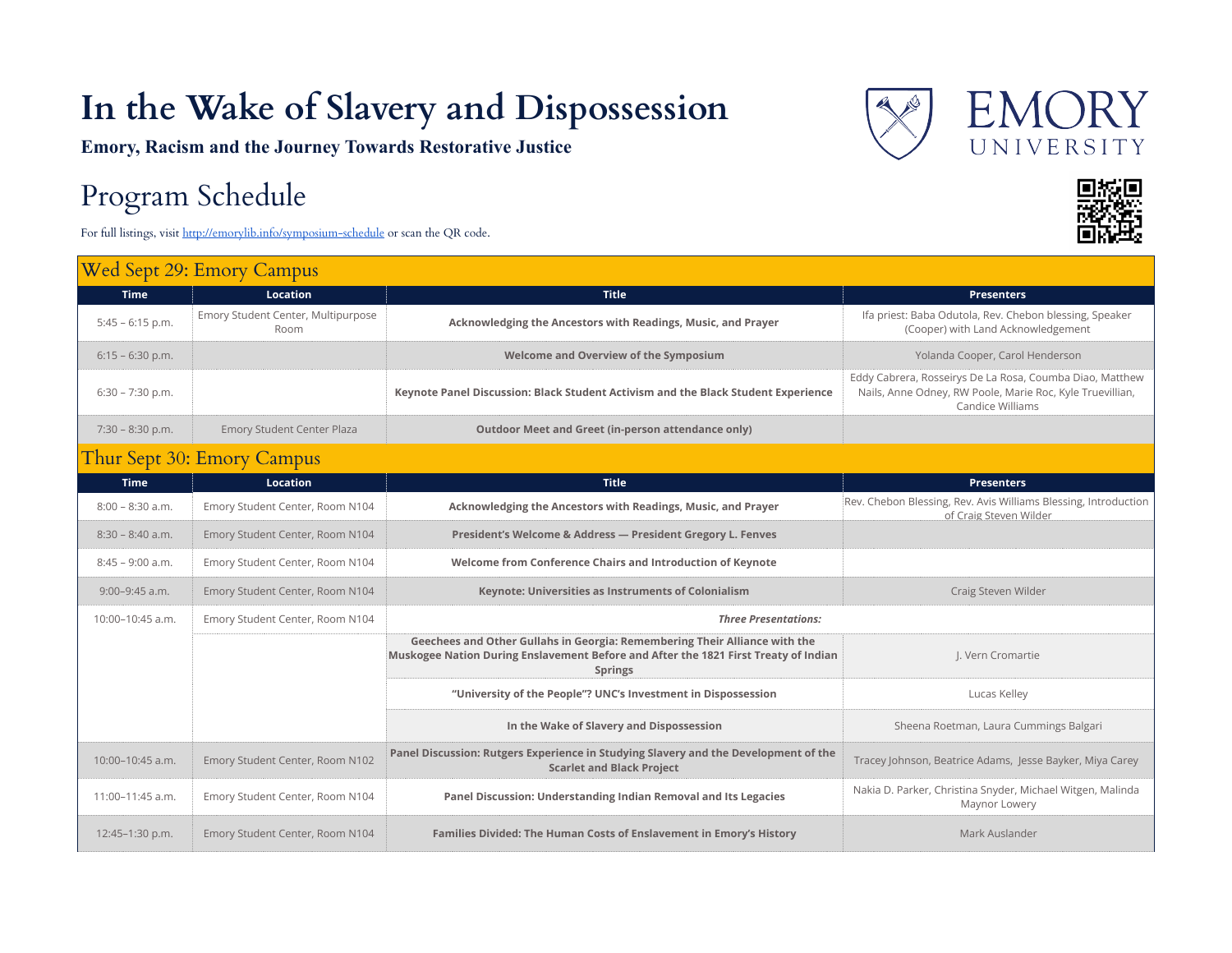| 1:45-2:45 p.m.   | Emory Student Center, Room N104 | Conversation: Transformation or Reform: How Colleges and Universities Respond to<br>the Afterlives of Slavery                                                                                                                                                  | Robert J. Patterson, Susana Morris, Gregory Ellison                                                                                                    |
|------------------|---------------------------------|----------------------------------------------------------------------------------------------------------------------------------------------------------------------------------------------------------------------------------------------------------------|--------------------------------------------------------------------------------------------------------------------------------------------------------|
| 1:45-2:45 p.m.   | Emory Student Center, Room N103 | Panel Discussion: Crafting Democratic Solutions: Situating Colleges and Universities in Richard Cammarieri, Jessica Cruz, Timothy K. Eatman, Ryan P.<br><b>Community-Based Reparations Solutions</b>                                                           | Haygood, Mark Krasovic, James Postema, Ricky White                                                                                                     |
| $1:45-2:45$ p.m. | Emory Student Center, Room N102 | Panel Discussion: Engaging Tribe-Owned Businesses as a Strategy for Sustainability<br>and Restorative Justice; We Still Remain: Advancing University-Indigenous<br><b>Partnerships in the Southeast</b>                                                        | Billy Rice, Danielle Hiraldo, Mary Ann Jacobs, Hannah Goins                                                                                            |
| 3:00-3:45 p.m.   | Emory Student Center, Room N104 | In the Wake                                                                                                                                                                                                                                                    | Christina Sharpe                                                                                                                                       |
| 4:00-4:45 p.m.   | Emory Student Center, Room N104 | Panel Discussion: Student Activism at Emory (Decolonizing in Practice: Resistance,<br><b>Repossession, and Restorative Justice)</b>                                                                                                                            | Klamath Henry, Koan Roy-Meighoo                                                                                                                        |
| 4:00-4:45 p.m.   | Emory Student Center, Room N103 | Panel Discussion: Moving Forward-Acknowledging Our Past/Empowering Our Future                                                                                                                                                                                  | Khaalisha Ajala, Sophia Stylianos, Sheryl Heron                                                                                                        |
| 4:00-4:45 p.m.   | Emory Student Center, Room N102 | Using Children's Literature to Confront Racial Injustice                                                                                                                                                                                                       | Marietta Collins, Marianne Celano                                                                                                                      |
| 5:00-5:45 p.m.   | Emory Student Center, Room N104 | Panel Discussion: The BYU Slavery Project: Student-Centered Research and the Work<br>of Anti-Racism in History Education                                                                                                                                       | Farina King, Christopher Jones, Matthew Mason, Louise<br>Wheeler, Rebecca de Schweinitz, Makoto Hunter, Aïsha<br>Lehmann, Lindsey Meza, Grace Soelberg |
| 5:00-5:45 p.m.   | Emory Student Center, Room N103 | Panel Discussion: "I Looked Out onto the Water and Saw Hands Beckoning Me": The<br>Wanderer, the "Weeping Time" and the Powerful Black Hands of Unnamed, Unpaid,<br>and Unappreciated Black Women as Caretakers of White Children                              | Kimberly Wallace-Sanders, Kweisi De Graft Hanson                                                                                                       |
| 5:00-5:45 p.m.   | Emory Student Center, Room N102 | Art as a Catalyst for Dialogue: Discussion Using Art                                                                                                                                                                                                           | Di'J Press, Ben Levitt, Isha Konety, Prue Nkansah, Summayah<br>El Azzioui                                                                              |
| 6:00-6:45 p.m.   | Emory Student Center, Room N104 | <b>Three Presentations:</b><br>The African American Experience at the Virginia Military Institute: An Update on<br><b>Historical Research;</b><br>Centering<br>egregation and Inclusion in Texas;<br>Dainging un the Dedice Linesathing Clause on "Excell Cail | Bradley Coleman, Heather Menefee, Hope McCaffrey, Edmund<br>Gordon, Olivia Mena                                                                        |
| $6:00-6:45$ p.m. | Emory Student Center, Room N102 | Remembrance as Resistance: The Praise House Project                                                                                                                                                                                                            | Kimberly Binns, Charmaine Minniefield, Opal Moore, Candy<br>Tate, Malesha Jessie Taylor                                                                |

## Fri Oct 1: Oxford Campus

| <b>Time</b>        | <b>Location</b>       | <b>Title</b>                                                                                                                       | <b>Presenters</b>                                                                                             |
|--------------------|-----------------------|------------------------------------------------------------------------------------------------------------------------------------|---------------------------------------------------------------------------------------------------------------|
| $8:00 - 8:15$ a.m. | Oxford Student Center | Acknowledging the Ancestors with Readings, Music, and Prayer                                                                       | Lyn Pace, Oxford Chaplain, Land Acknowledgement Welcome<br>& Remarks: Dean Doug Hicks and Greg Ellison        |
| $8:15-8:20$ a.m.   | Oxford Student Center | Welcome                                                                                                                            | Dean Doug Hicks                                                                                               |
| $8:30-9:15$ a.m.   | Oxford Student Center | Panel Discussion: The History of Oxford and Where We are Today: Oxford Men of Color<br>and Black Student Alliance (Oxford College) | Devin Gee, Sarah Bekele                                                                                       |
| $9:30-10:15$ a.m.  | Dean's Dining Room    | Academic Paper: James Baldwin's America in Myth and Truth                                                                          | Jay Jones                                                                                                     |
| $9:30-10:15$ a.m.  | Oxford Student Center | Combined Presentations and Panel: From Slavery, Nativism, and Eugenics to Policing,<br><b>Detention, and Sterilization</b>         | Leslie Alexander, Grace Shrestha, Henry Mangalapalli,<br>Elizabeth Pittenger, Reina Ambrocio, Danielle Blemur |